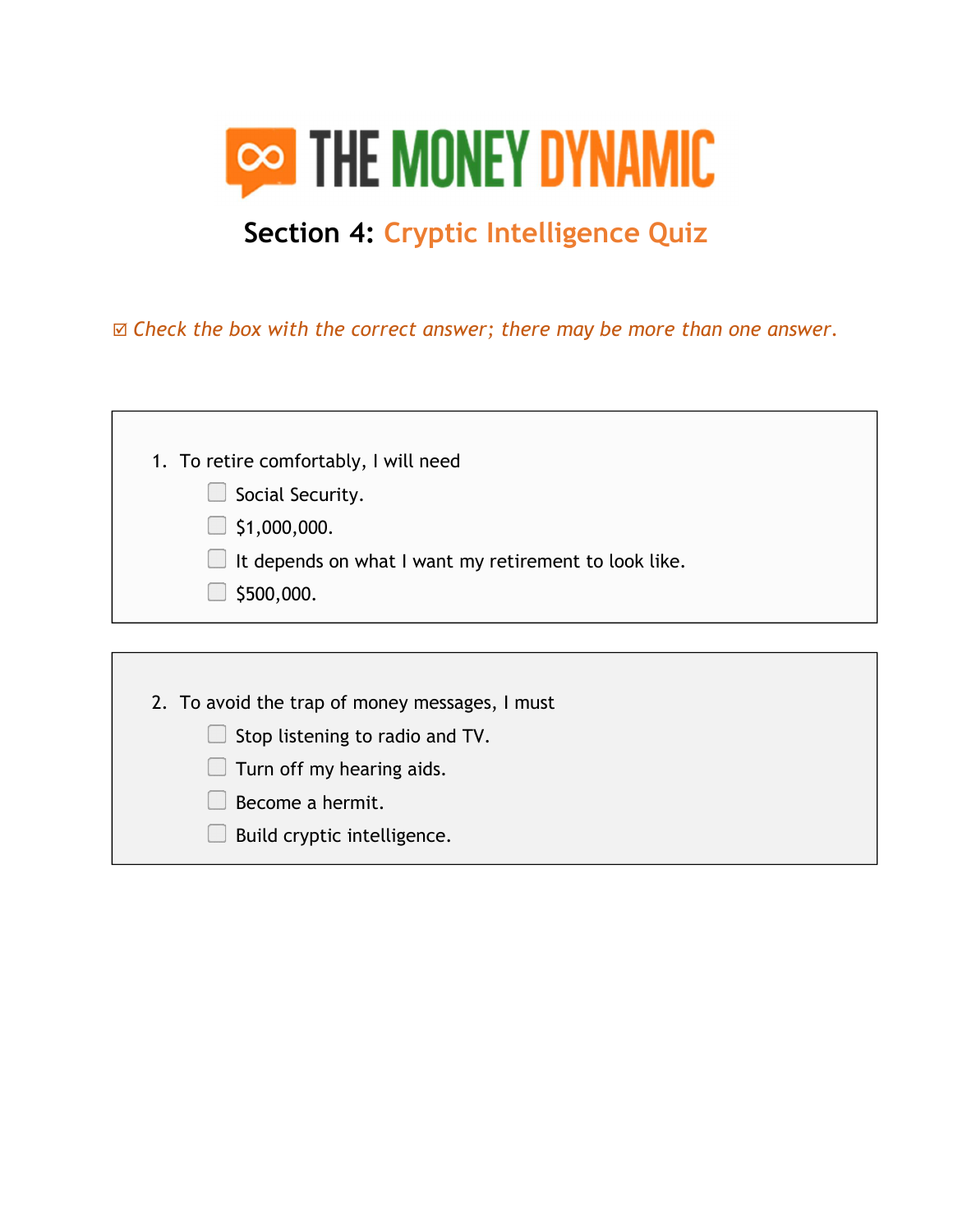| 3. A typical advertising message influences me |
|------------------------------------------------|
| $\Box$ A long, long time.                      |
| $\Box$ In the moment.                          |

- **3** months.
- 3 years.

4. The name of the type of marketing that starts at birth is

- Cradle-to-grave marketing.
- Baby marketing.
- $\Box$  In the ad womb
- **Nursery room advertising.**

| 5. Which of these support consumerism? |  |
|----------------------------------------|--|
| GDP reports.                           |  |
| Shopping malls.                        |  |
| Our government.                        |  |
| Advertising moguls.                    |  |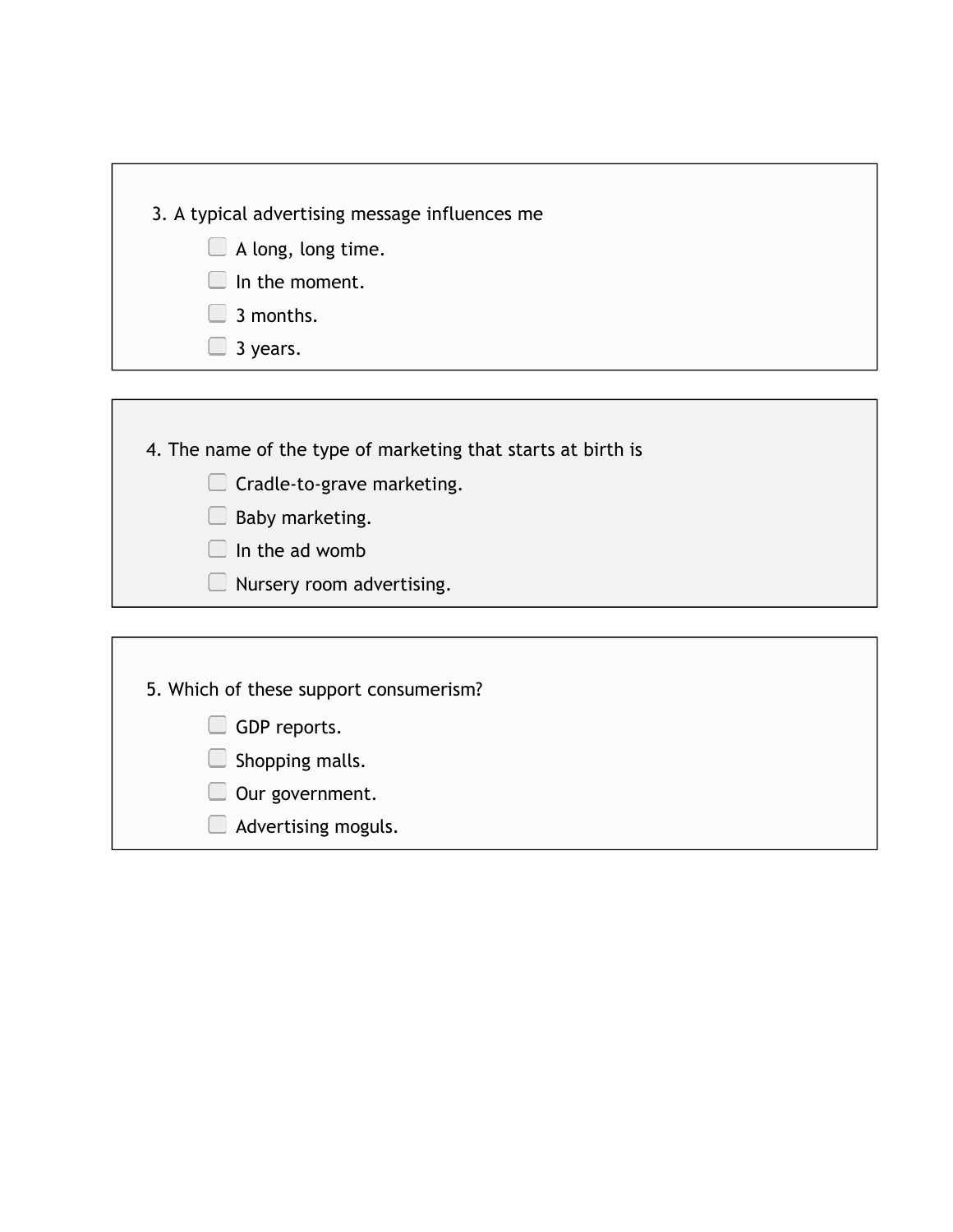| 6. My spending choices are made by |  |
|------------------------------------|--|
| My school.<br>I.                   |  |
| The Internet.<br>H                 |  |
| Unconscious beliefs.               |  |
| My mother.                         |  |
|                                    |  |

|  |  | 7. Money radar is |
|--|--|-------------------|
|--|--|-------------------|

**Very expensive.** 

A credit card program that tracks your spending.

A new money program to stop you from spending.

Cryptic intelligence.

## 8. Spending

- Dooms me to endless stress.
- Is all about choice.
- **Makes me irresponsible.**
- $\Box$  Makes me happy.